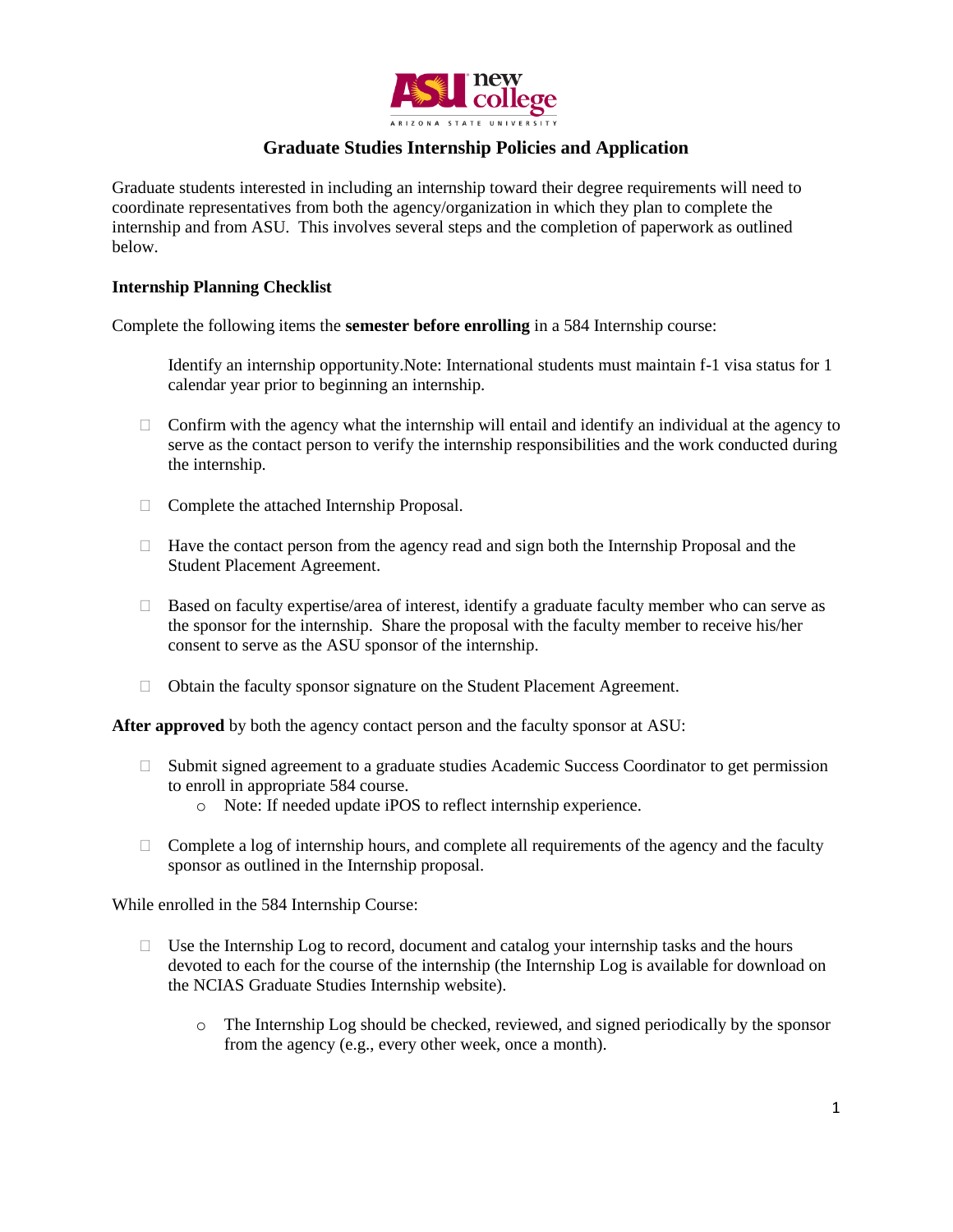- o Failure to include an Internship Log or including one without appropriate signatures in your Internship Final Report will result in not receiving credit for the internship.
- o The Internship Log should demonstrate the equivalent workload of a 3 hour course. Use the scale below to determine the appropriate number of hours.

Fall/Spring Semester (15 weeks): 9 hours/week; total 135 hours Summer (6 weeks): 22.5 hours/week; total 135 hours

- $\Box$  Keep a record of the insights you gain from the internship as they relate to your research interests, program of study, and goals.
- $\Box$  At the end of the internship, before grades are due in the term you are completing the internship, write an Internship Final Report. The Final Report should follow the guidelines below, unless changes are noted in the contract (page 5 of this document).

The Final Internship Report should:

- o Be 15-20 pages in length
- o Include a bibliography of references cited
- o Describe how and when specific concepts from your coursework were applicable to the internship experience
- o Include a signed/completed Internship Log as an appendix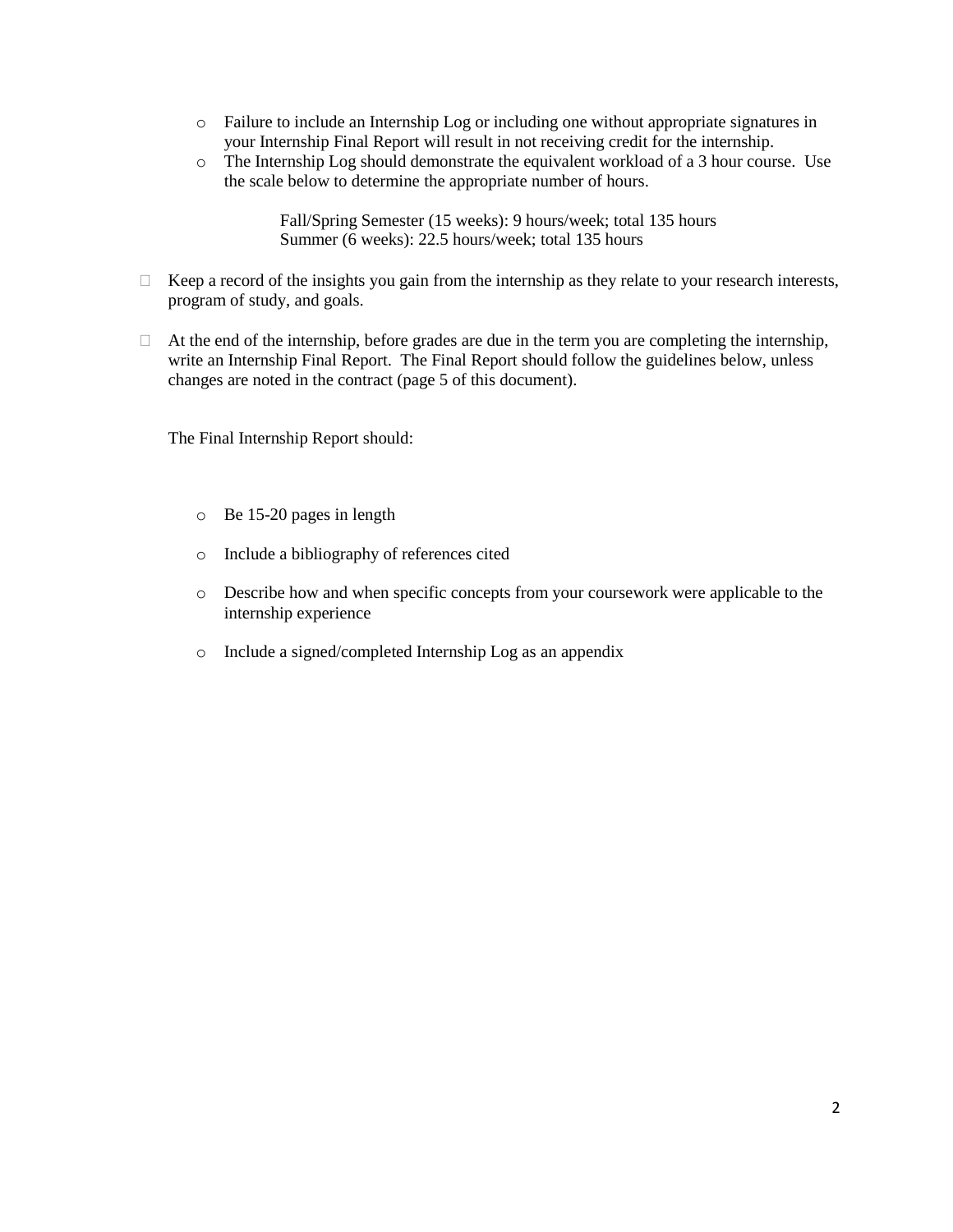

### **Graduate Studies Internship Proposal**

This agreement describes and establishes the learning, service objectives and activities of the internship, and sets out the responsibilities of the student intern, the agency and the faculty sponsor. The student intern is required to work 135 hours for a 3 credit course.

He or she is expected to do substantive work that is related to the mission of the agency and relevant to the approved academic Plan of Study (iPOS). In addition to specifying the nature of these activities in advance, the agency is required to designate a person who will supervise the student intern for the duration of the internship.

| 1.                                                                                                                                                                                                                                                                              |  |  |                            |  |  |  |
|---------------------------------------------------------------------------------------------------------------------------------------------------------------------------------------------------------------------------------------------------------------------------------|--|--|----------------------------|--|--|--|
| $\overline{\phantom{a}}$ , on this date (Student Name & ASU ID #) $\overline{\phantom{a}}$ , on this date (Today's Date)                                                                                                                                                        |  |  |                            |  |  |  |
|                                                                                                                                                                                                                                                                                 |  |  |                            |  |  |  |
|                                                                                                                                                                                                                                                                                 |  |  |                            |  |  |  |
|                                                                                                                                                                                                                                                                                 |  |  |                            |  |  |  |
| (First Day of the Semester)                                                                                                                                                                                                                                                     |  |  | (Last Day of the Semester) |  |  |  |
| Based on contract hours designated, the internship will carry ____ semester hours of academic credit.                                                                                                                                                                           |  |  |                            |  |  |  |
|                                                                                                                                                                                                                                                                                 |  |  |                            |  |  |  |
|                                                                                                                                                                                                                                                                                 |  |  |                            |  |  |  |
|                                                                                                                                                                                                                                                                                 |  |  |                            |  |  |  |
|                                                                                                                                                                                                                                                                                 |  |  |                            |  |  |  |
| 4. Internship Schedule: In the space below, designate the scheduled days of the week and approximate<br>times the intern normally would be expected to be on the job.                                                                                                           |  |  |                            |  |  |  |
|                                                                                                                                                                                                                                                                                 |  |  |                            |  |  |  |
|                                                                                                                                                                                                                                                                                 |  |  |                            |  |  |  |
|                                                                                                                                                                                                                                                                                 |  |  |                            |  |  |  |
|                                                                                                                                                                                                                                                                                 |  |  |                            |  |  |  |
|                                                                                                                                                                                                                                                                                 |  |  |                            |  |  |  |
| 5. Registration Information                                                                                                                                                                                                                                                     |  |  |                            |  |  |  |
|                                                                                                                                                                                                                                                                                 |  |  |                            |  |  |  |
|                                                                                                                                                                                                                                                                                 |  |  |                            |  |  |  |
| Enrollment Clearance (Office Use Only):<br><u>and the state of the state of the state of the state of the state of the state of the state of the state of the state of the state of the state of the state of the state of the state of the state of the state of the state</u> |  |  |                            |  |  |  |

## **Part I: Internship Summary Agreement**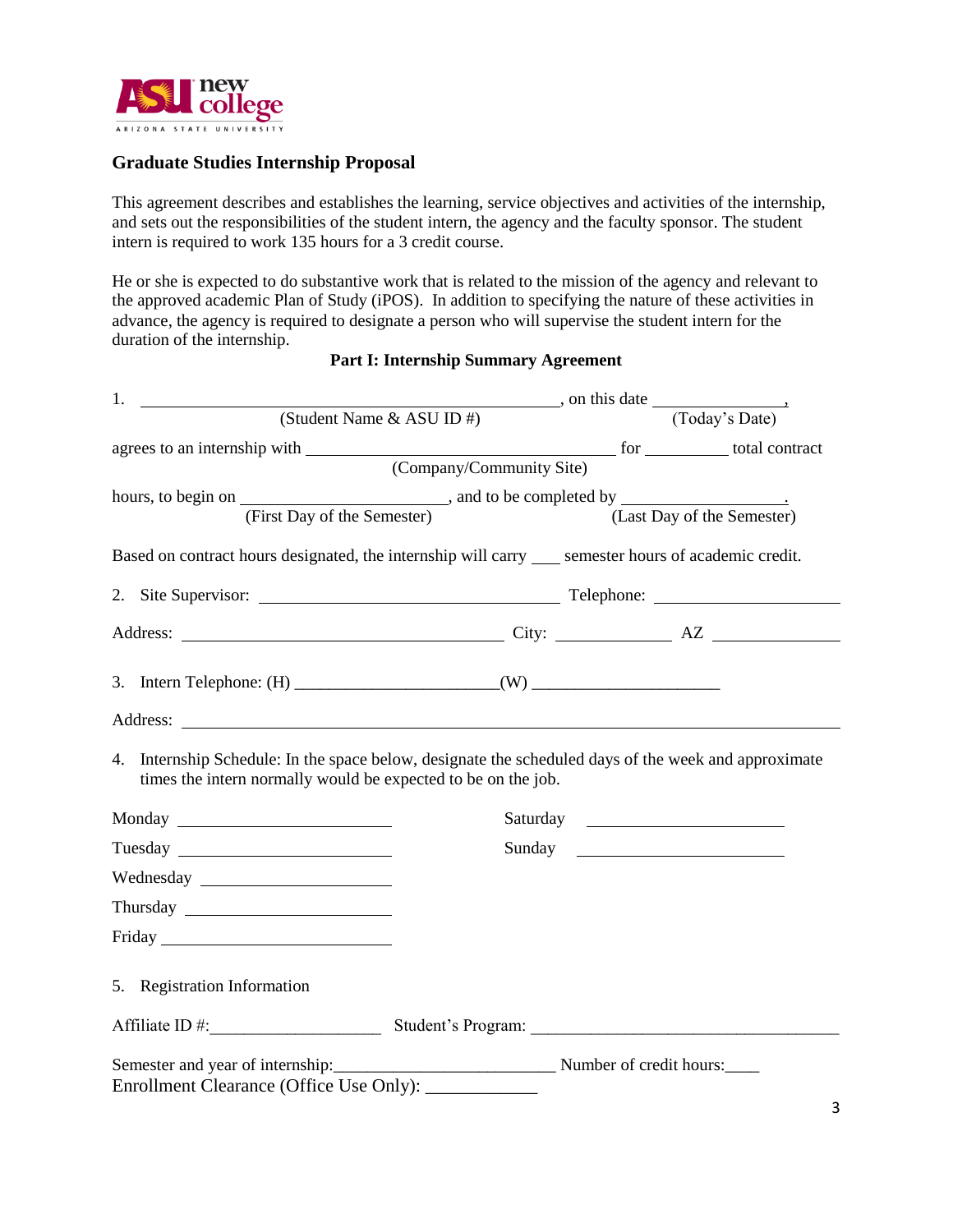### **Part II: Nature of Internship & Responsibilities (to be completed by the student and the agency/organization)**

*Description of the agency/organization:* 

*Statement of purpose. The student hopes to gain the following from this internship:*

*Requirements, expectations, and duties of the internship (attach job description if available).*

*Describe how the agency will supervise and evaluate the intern in the following way:*

*Other notes or expectations of the intern by the agency supervisor:*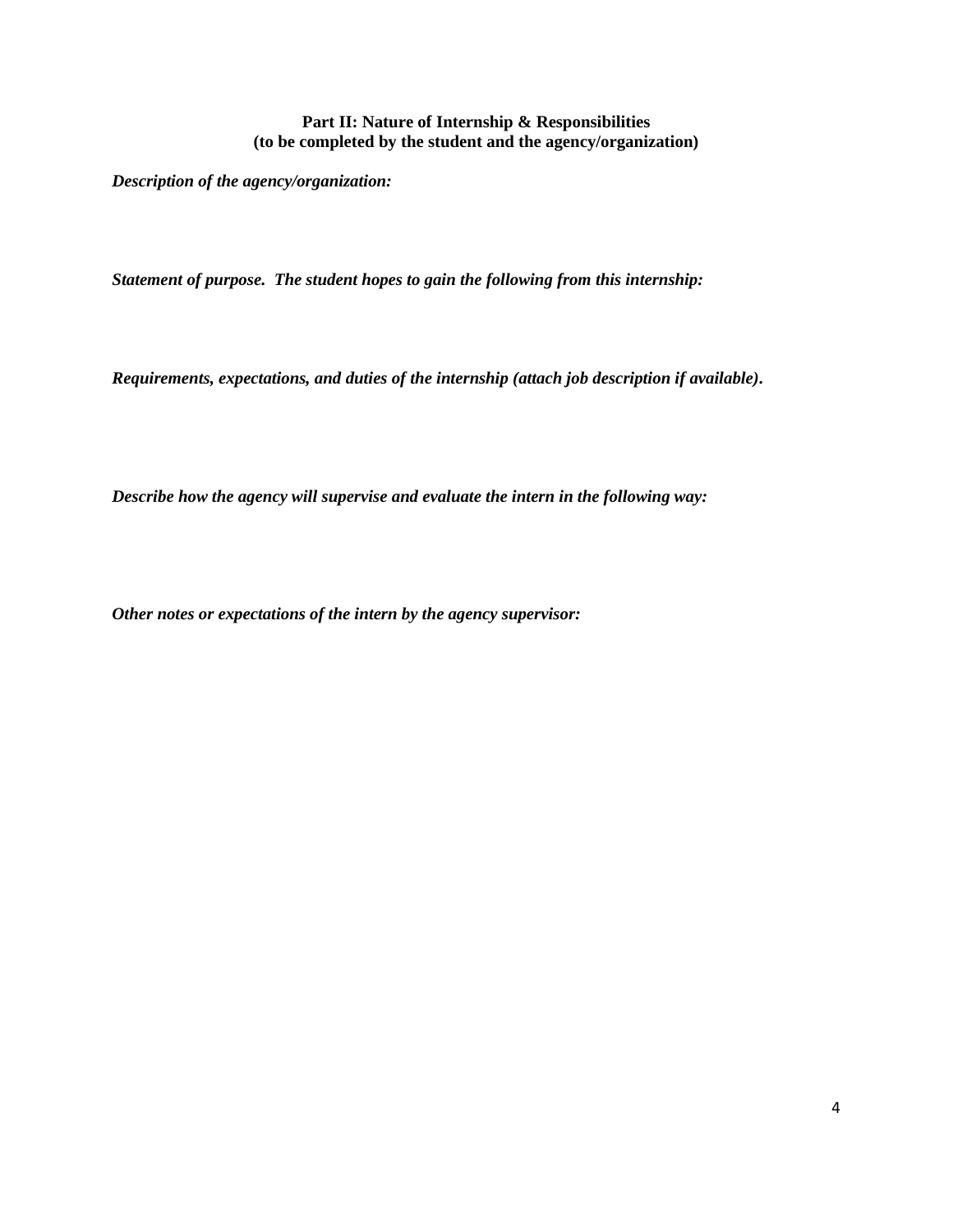**Part III: Academic Requirements of Internship (to be completed by the faculty sponsor and student)**

*Describe any assignments in addition to or in place of the Internship Final Report required by student intern (portfolio, journal, research paper, required readings etc.):*

\_\_\_\_\_\_\_\_\_\_\_\_\_\_\_\_\_\_\_\_\_\_\_\_\_\_\_\_\_\_ \_\_\_\_\_\_\_\_\_\_\_\_\_\_\_\_\_\_\_\_\_\_\_\_\_\_\_\_\_\_

\_\_\_\_\_\_\_\_\_\_\_\_\_\_\_\_\_\_\_\_\_\_\_\_\_\_\_\_\_\_ \_\_\_\_\_\_\_\_\_\_\_\_\_\_\_\_\_\_\_\_\_\_\_\_\_\_\_\_\_\_

*The number of meetings with the faculty sponsor and approximate dates:*

*Other expectations of intern by faculty sponsor:*

Intern Signature Site Supervisor Signature

Intern Printed Name Site Supervisor Printed Name

Faculty Sponsor Signature

\_\_\_\_\_\_\_\_\_\_\_\_\_\_\_\_\_\_\_\_\_\_\_\_\_\_\_\_\_\_ Faculty Sponsor Printed Name

\_\_\_\_\_\_\_\_\_\_\_\_\_\_\_\_\_\_\_\_\_\_\_\_\_\_\_\_\_\_